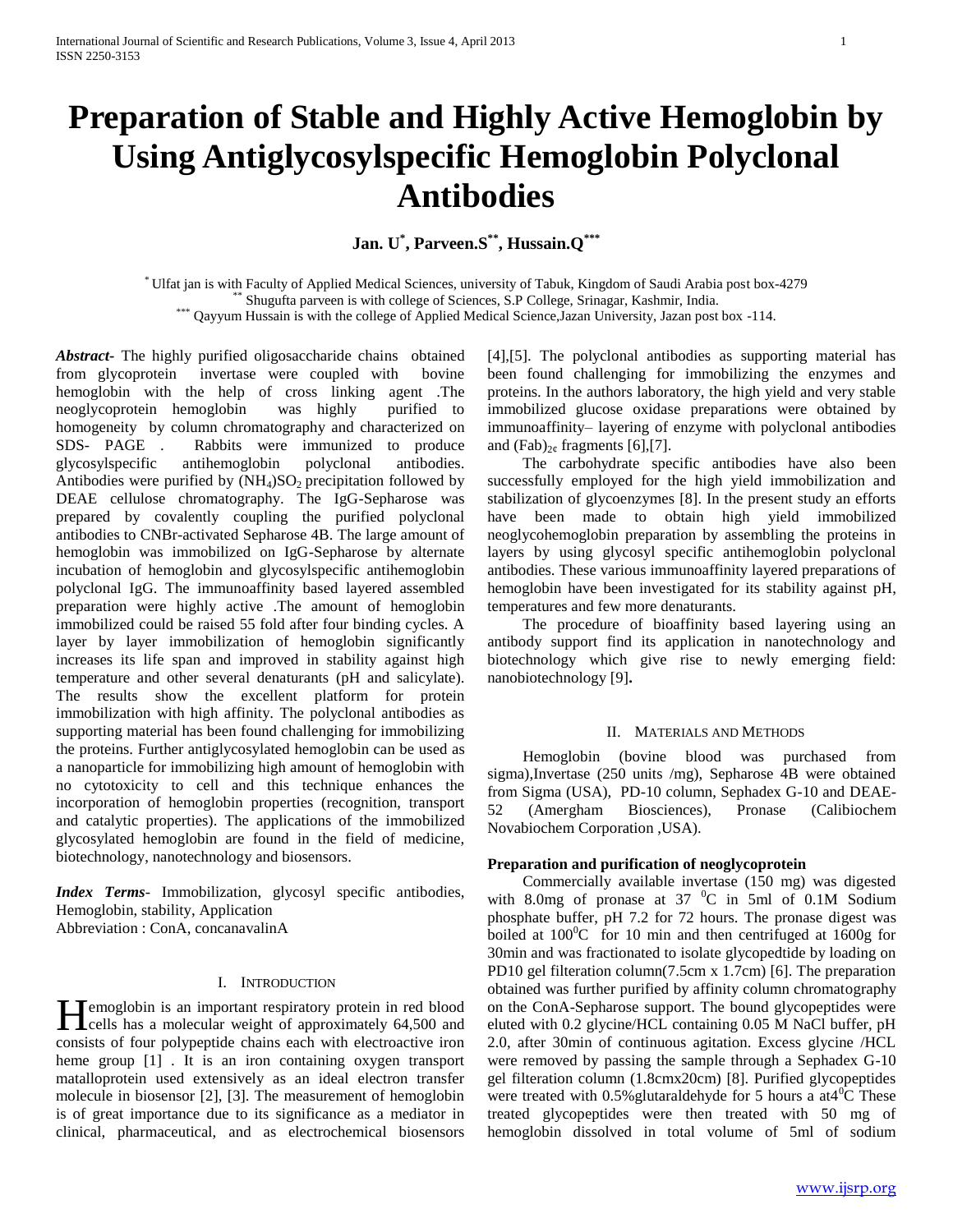phosphate buffer, pH 7.0. The obtained neoglycoprotein hemoglobin was separated from uncross reacted hemoglobin by loading the sample on Con A- Sepharose .The neoglycoprotein was then eluted with 0.2 M glycine / HCL buffer, and the preparation was immediately neutralized with 0.1 M NaoH [6]. Glycine /HCL were removed by passing purified neoglycoprotein through a Sephadex G-10 gel.

# **Production of polyclonal antibodies against neoglycoprotein**.

 Albino rabbits were immunized with 300µg of neoglycoprotein dissolved in 0.5ml of mM sodium phosphate buffer, pH7.2 mixed with equal volume of Freunds complete adjuvant as a first injection [10]. Booster doses of 150µg neoglycoprotein with Freunds complete adjuvant were administered weekly after resting the animal for 15 days. After each booster blood was collected from the ear vein of the animal and allowed to clot at room temperature for 3 hrs. Serum was collected by centrifugation after each booster dose and purified on DEAE cellulose column (1.2cmx10cm) [11].

# **Immunodiffusion**

 Ouchterlony double diffusion was used to detect the presence of antibodies against the glycosyl moiety of the hemoglobin. The cross reactivity of antineoglycoprotein with other proteins were performed in 1% agarose gel [12].The purified carbohydrate specific antibodies were employed for immunoaffinity layering of hemoglobin on sepharose 4B.

# **Preparation of layered assembly of hemoglobin by using glycosyl-specific anti hemoglobin polyclonal antibodies .**

 Purified polyclonal antibodies were coupled to CNBractivated Sepharose 4B[13].The IgG bound matrix was then incubated with excess of hemoglobin in 20 ml of sodium phosphate buffer ,pH7.2 in a total volume of 3.0 ml overnight at  $4^{\circ}$ C. The matrix bound enzyme was then washed thoroughly with buffer to remove the unbound protein . The preparation thus obtained was considered as first affinity layer. This preparation was then incubated with excess and appropriate amounts of glycosyl specific atihemoglobin polyclonal IgG and hemoglobin, alternately up to four layers.

# **Protein Assay**

 Protein concentration was determined by using method of Lowery etal. [14].

Hemoglobin concentration by Drabkin etal Method [15].

# III. RESULTS AND DISCUSSION

 Pronase – digested preparation of commercially available invertase was used to isolate the oligosaccharide chains of the enzyme. The glycosyl moieties were purified by ConA-Sepharose chromatography and coupled to hemoglobin with the help of glutaraldehyde to synthesize the neoglycoprotein [8].The newly synthesized glycoconjugate was further purified by conA-Sepharose chromatography and characterized on SDS/PAGE by periodic acid –Schiffs staining [16].The neoglycoprotein moved as a single band on the gel .The neoglycoprotein thus obtained was highly immunogenic and precipitating antibody produced against this antigen. The glycosyl-specific antihemoglobin antiserum showed cross reactivity with neoglycoprotein and hemoglobin, but not with the digested peptides of invertase (fig1). The results confirm that the specific antibodies were raised against peptide epitopes of neoglycoprotein and native hemoglobin. The results suggest that presence of specific antibodies for neoglycoproteins and hemoglobin. In earlier studies it has already been demonstrated that neoglycoproteins synthesized by coupling the glycosyl specific moieties of yeast glucose oxidase to BSA were highly specific. The immunoadsorbant for immobilization of hemoglobin was prepared by coupling IgG purified from the sera of rabbits immunized with neoglycoproreins on activated Sepharose-4B [8]. The activated support bound 7.6 mg of protein /g of the gel. The IgG-Sepharose preparation was incubated overnight with excess of hemoglobin at  $4^0$ Cin 20 mM buffer, pH 7.2.The preparation thus obtained was considered as first layer. The IgG immobilized hemoglobin preparation was then incubated alternately with glycosyl specific polyclonal antibodies and hemoglobin .The results obtained after four affinity layers are summarized in table 1.

 Enzyme immobilized on Sepharose-4B support increased gradually with successive incubation of protein antibodies and after four desired cycles, the amount associated with matrix was 55 fold as compared with protein directly bound on IgG-Sepharose $4B$ . The effectiveness factor  $\eta$  also increased linearly with the formation of successive affinity layers of IgG and protein. Protein assembled in the form of layers on Sepharose - 4B exhibited enhancement in the incorporation of hemoglobin properties (recognition, transport and catalytic properties).



 Figure 1 shows antiglycosylspecific polyclonal antibodies (Abs) at the center and peripheral well 1, 2 Hemoglobin 3,5and 6well neoglycohemoglobin and well 4 with digested invertase peptides. .

# **Study the properties of immunoaffinity layered glycosylated hemoglobin.**

 Figure 2 demonstrates the effect of temperature on stability of various immunoaffinity layered hemoglobin. The preparation bearing 4 layers was significantly superior in stability and retained nearly 85% activity while the first affinity layer preparation exhibited only 55% of the original protein activity after 2 h of pre incubation at  $60^{\circ}$ C. The native protein lost 99% of the initial activity. The increase in stability was also layer –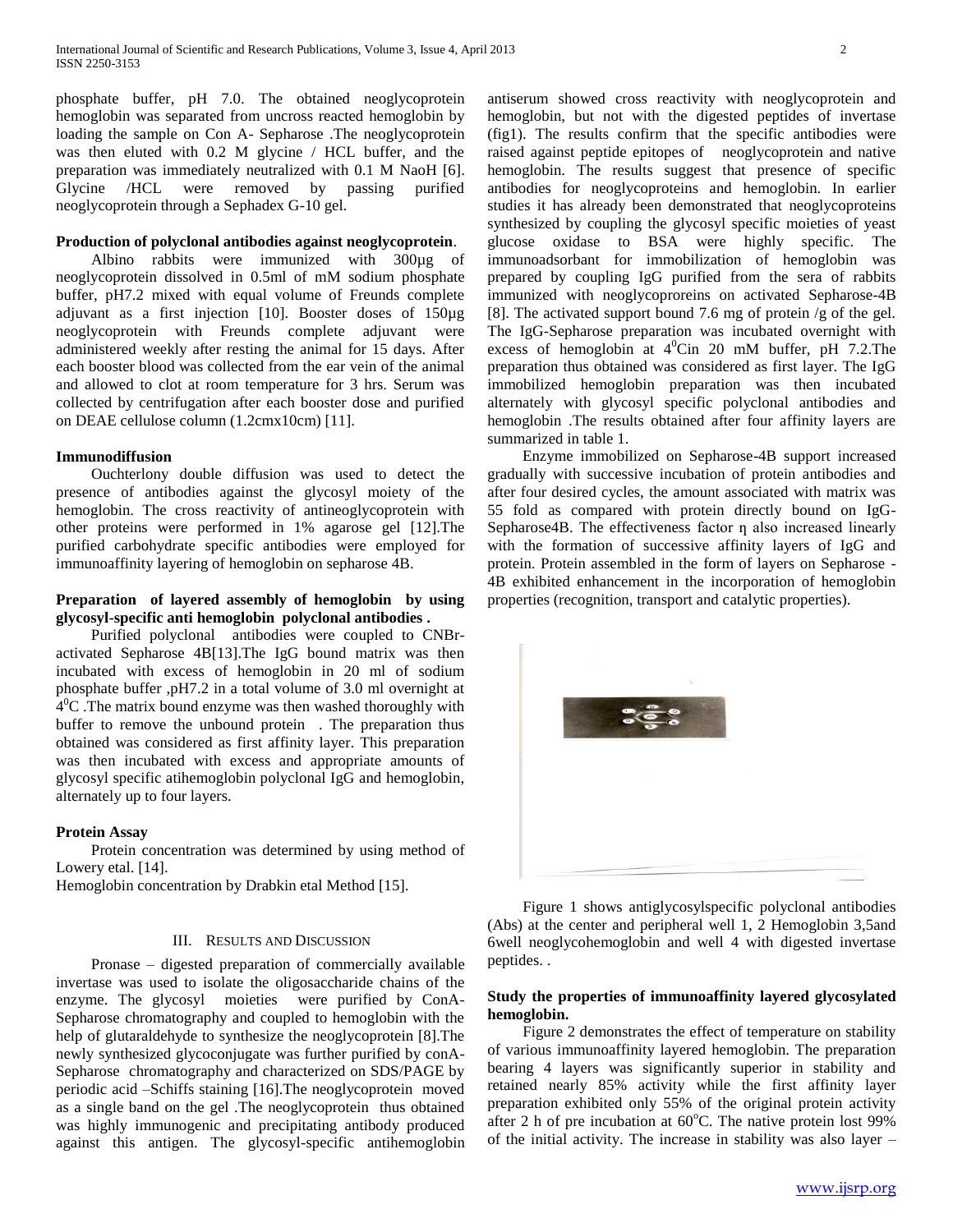dependent and was of relatively highly magnitude in all the immobilized preparation as compared to the soluble protein. The immunoaffinity support holds the protein at multiple points of attachment in three dimensional antigen-antibody complexes,

thus increased the thermal stability of protein. The enhancement in thermal stability was further proved to a greater extent with bioaffinity layering of proteins on the matrix [8].

# **Immunoaffinity layering of hemoglobin on Sepharose -4B using purified glycosyslpecificIgG. Each value represents the mean from three independent experiments performed in duplicate not exceeding 100% of the mean value.**

| Amount of Hemoglobin bound mg /g of the gel |                              |                        |                                     |                                           |                                             |
|---------------------------------------------|------------------------------|------------------------|-------------------------------------|-------------------------------------------|---------------------------------------------|
| Layer                                       | Theoritic<br>al Value<br>(A) | Actual<br>Value<br>(B) | Effectiveness<br>factor $(B/A)\eta$ | Increase<br>in binding<br>over<br>1(fold) | Protein<br>bound<br>in<br>(mg/g)<br>of gel) |
|                                             | 10                           | 7.6                    | 0.76                                | 1                                         | 7.6                                         |
| $\mathbf{I}$                                | 100                          | 60                     | 6.0                                 | 8                                         | 60                                          |
| Ш                                           | 250                          | 235                    | 23.5                                | 31                                        | 235                                         |
| IV                                          | 500                          | 418                    | 41.8                                | 55                                        | 418                                         |



 **Figure2. Thermal stabilty plot for native and immunoaffinity bound hemoglobin.**Native and immunoaffinity layered hemoglobin was incubated at  $60^{\circ}$ C for 2 h for various times and its activity was measured as described in text by using Drabkins method [15]. The activity of unincubated hemoglobin was considered as control (100%).

Effect of pH on the immunoaffinity layered preparation of protein and native protein was was investigated in pH range from pH 4 to pH 13 [Fig.3]. There was a remarkable increase in stability of immunoaffinity layered preparations of hemoglobin as compared to the native protein at highly acidic and alkaline side of the pH. Several earlier investigators have also documented for the stability of normal immobilized hemoglobin [17]. Khan et al. [18] have also shown that bioaffinity bound enzymes retained high activity at wide range of acidic and alkaline pH. It exhibited that the stability of hemoglobin enhanced due to binding of protein with antibodies at multiple sites [19],[20]. The structural basis for stabilization of hemoglobin is associated with decrease in the ionic character and

increase in the covalent nature of the bonds in the bioaffinity layered preparation of hemoglobin.



 **Figure 3.pH-activity profiles for native and immunoaffinity bound hemoglobin.**Native and immunoaffinity bound hemoglobin were incubated in the buffers of various pH ranges for 2 h at  $37^{\circ}$ C. The activity for native and immunoaffinity layered neoglycoprotein at pH 7.0 was considered as control (100%).

Four immunoaffinity layered preparation of hemoglobin showed no sign of its precipitation when it was incubated with 0.5 M salicylate in a neutral phosphate buffer for 2 h at  $37^{\circ}$ C while the native and single layered protein preparations were precipitated when these preparations were incubated under similar experimental conditions. The 10% of precipitation was observed for one layered preparation whereas no precipitation was seen in the fourth layered preparation. The results show the dense and visible precipitation in the native protein hemoglobin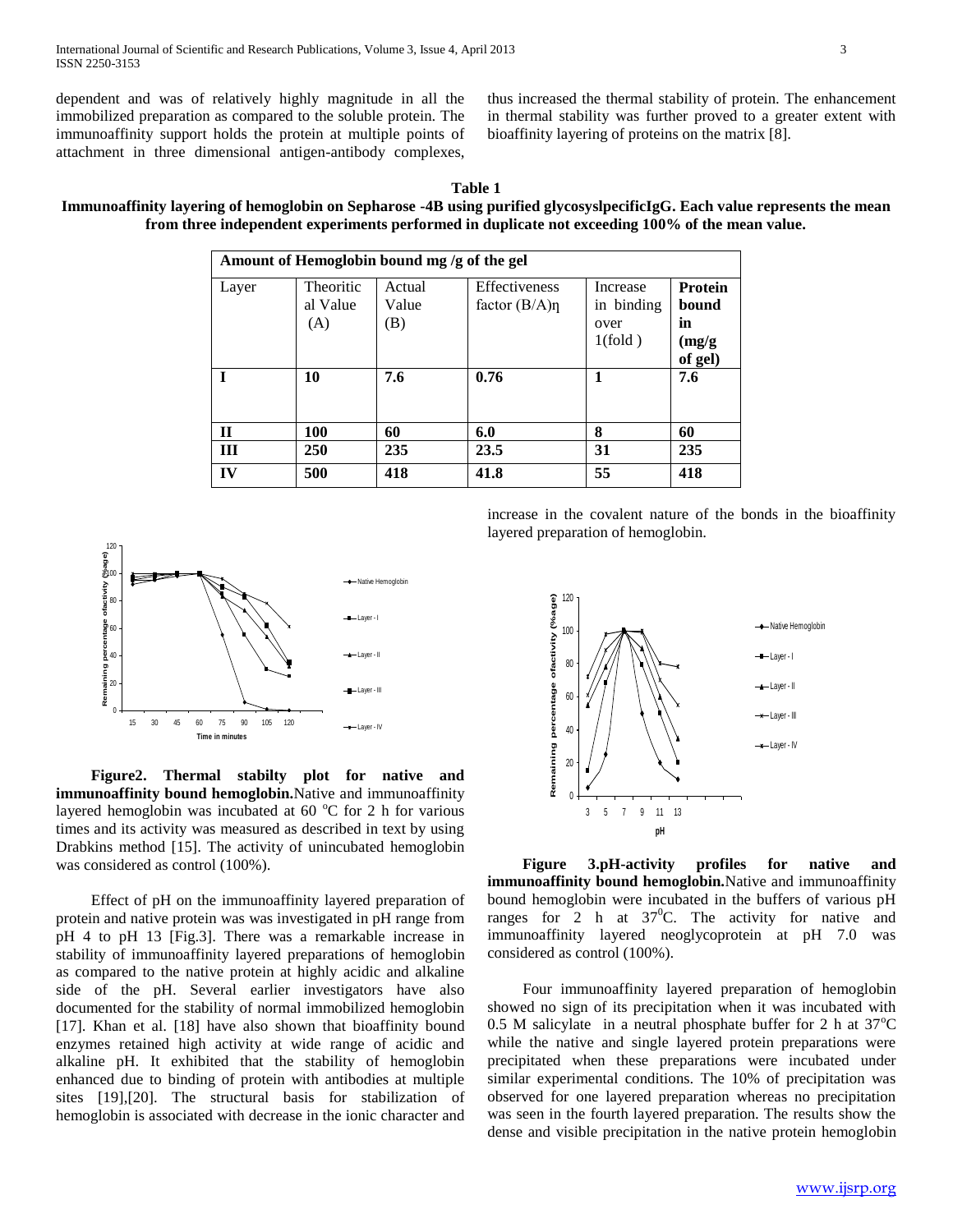under the identical conditions. Earlier studies were documented with differences between native and denatured hemoglobin [21].



 **Figure 4. Stability of native and immunoaffinity layered hemoglobin against denaturant salicylate.** Native and immunoaffinity layered hemoglobin preparations were incubated with various concentration of salicylate for  $2 h 37^{\circ}C$ . The activity of unincubated native and immunoaffinity bound hemoglobin was considered as control (100%).

# **Storage stability**

 **S**torage stability the native and the bioaffinity layered preparation of neoglycohemoglobin were stored at  $37^{\circ}$ C and  $4^{\circ}$ C for 30, 60, 90 and 120 days. In the native protein hemolytic and rapid growth of bacteria were observed after 30 days in both  $4^{\circ}C$ and  $37^{\circ}$ C. However, The bioaffinity layered preparation of hemoglobin did not show any hemolysis and growth of bacteria after a long term storage for 120 days .

# **Applications**

The large amount of immobilized hemoglobin molecule on a small surface of matrix is one of the important factors for development of immunosensors and biosensors which is clinically relevant for diabetic patients. The denaturation of hemoglobin with denaturing adducts present in the blood can be reduced by using the immunoaffinity layered preparation of protein .The study is also applicable for the patients of family with glycated hemoglobin formed by non enzymatic reaction of glucose with reactive amine groups on hemoglobin

The work done can be carried out to study the immunoaffinity matrix for development of HbA1c immunosensors.

### IV. CONCLUSION

Immunoaffinity layered hemoglobin showed very high stability against extreme conditions of pH and temperature and this preparation did not exhibit any sign of precipitation when exposed to high concentration of salicylate for very long time. In view of the stability of the immobilized hemoglobin it can be suggested that these types of preparations can be used in biosensors. The proposed work showed excellent reproducibility, stability and long term storage and it indicated that such preparations can successfully be used for continuous analysis.

#### ACKNOWLEDGMENT

The Sheri-Kashmir Institute of Medical Sciences, Kashmir, India is gratefully acknowledged for access to protein determination and analytical instruments.

#### **REFERENCES**

- [1] Dai, Z., Liu, S., Ju, H., Chen, H. Direct electron transfer and enzymatic activity of hemoglobin in a hexagonal mesoporous silica matrix. Biosensors and Bioelectronics, Vol.19 (8), 2004, pp. 861-867.
- [2] Ruan, C., Lou, J., Wang, D., Zhang, C., and Wei Sun, W. Electrocatalysis of hemoglobin in ionic liquid bmimpf6 and CuS nanosphere composite films. Bull. Chem. Soc. Ethiop.,Vol. 25(3), 2011, pp.443-450.
- [3] Yang, J., Xu, Y., Zhang, R., Wang, Y., He, P., Fang, Y. Direct electrochemistry and electrocatalysis of the hemoglobin immobilized on diazonium-functionalized aligned carbon nanotubes electrode. Electroanalysis, Vol. 21(15), (2009), pp. 1672–1677.
- [4] Li, Y., Zeng, X., Liu, X., Liu, X., Wanzhi Wei, W., Shenglian Luo, S. Direct electrochemistry and electrocatalytic properties of hemoglobin immobilized on a carbon ionic liquid electrode modified with mesoporous molecular sieve MCM-41. Colloids and surfaces B Biointerfaces., Vol.79 (1), 2010,pp. 41-245.
- [5] Hu, S., Cao, L., Sun, Z., Xiang, J., Lu, M., Sun, W. Application of NiMoO4 nanorods for the direct electrochemistry and electrocatalysis of hemoglobin with carbon ionic liquid electrode. Electroanalysis., Vol. 24(2), 2012, pp. 278–285.
- [6] Farooqi, M., Sosnitza, P., Saleemuddin, M., Ulber, R and Scheper,T. Immunoaffinity layering of enzymes. Stabilization and use in flow injection analysis of glucose and hydrogen peroxide. Appl. Microbiol. Biotechnol., Vol. 52, 1999,pp . 373-379.
- [7] Jan, U., Husain, Q and Saleemuddin, M. Preparation of stable, highly active and immobilized glucose oxidase using the anti-enzyme antibodies and F(ab)′2. Biotechnol Appl. Biochem., Vol.34 (1), 2001 13-17.
- [8] Jan, U and Husain, Q. Preparation of a highly stable, very active and highyield multilayered assembly of glucose oxidase using carbohydrate-specific polyclonal antibodies. Biotechnol. Appl. Biochem., Vol.39 (2), 2004, pp. 233-239.
- [9] Wang .H.D,Catherine.H.N,Yang.Q,a and Ildiko.B, study on protein conformation and adsorption behaviour in nanodiamond particleprotein complexes.Nanotechnology.,Vol.22,2011,pp.145703-145712.
- [10] Freund, J, Annu.Rev.Microbiol., Vol.1, 1947,pp. 291-308.
- [11] Fahey.J, Land Terry, E, W., Hand book of experimental immunology, Blackwell Scientific Publications, Oxford, 1979,pp,8.1-8.6.
- [12] Ouchterlony.O, Acta Pathol .Microbiol.Scand., Vol. 26, 1949,pp.507-510.
- [13] Porath.J.,Axen.Rand Emback.S. Nature (London)., vol.215, 1967,pp.1491-1492.
- [14] Lowery, O, H., and Rosenberg, N, J., Fart, A, Land Randal , R.J. J. Biochem., Vol.193, 1951,pp. 265-275.
- [15] Drabkin, D.L,and Austin, J.H, Spectrophotometric studies. II. Preparations from washed blood cells; nitric oxide hemoglobin and sulfhemoglobin. J. Biol.Chem., Vol. 51, 1935,pp. 112.
- [16] Fairbanks.G,Steck.T.L and Waliach.D.F.H Membrane Biochem.,Vol.10, 1971,pp.2606-2616.
- [17] Rieder, R. Hemoglobin stability: observations on the denaturation of normal and abnormal hemoglobins by oxidant dyes, heat, and alkali. J Clin Invest.,Vol. 49(12), 1970, pp. 2369–2376.
- [18] Khan. A.A., Akhter, S and Husain, Q . Simultaneous purification and immobilization of mushroom tyrosinase on an immunoaffinity support. Process Biochem.,Vol. 40, 2005, pp. 2379-2386.
- [19] Fatima, A. and Husain, Q. Polyclonal antibodies mediated immobilization of a peroxidase from ammonium sulphate fractionated bitter gourd (Momordica charantia) proteins. Biomol. Eng., Vol. 24 (2), 2007, pp. 223- 230.
- [20] Haider, T. and Husain, Q. Immobilization of β galactosidase from Aspergillus oryzae via immunoaffinity support. Biochem. Eng. J., Vol. 43(3), 2009, pp. 307-314.